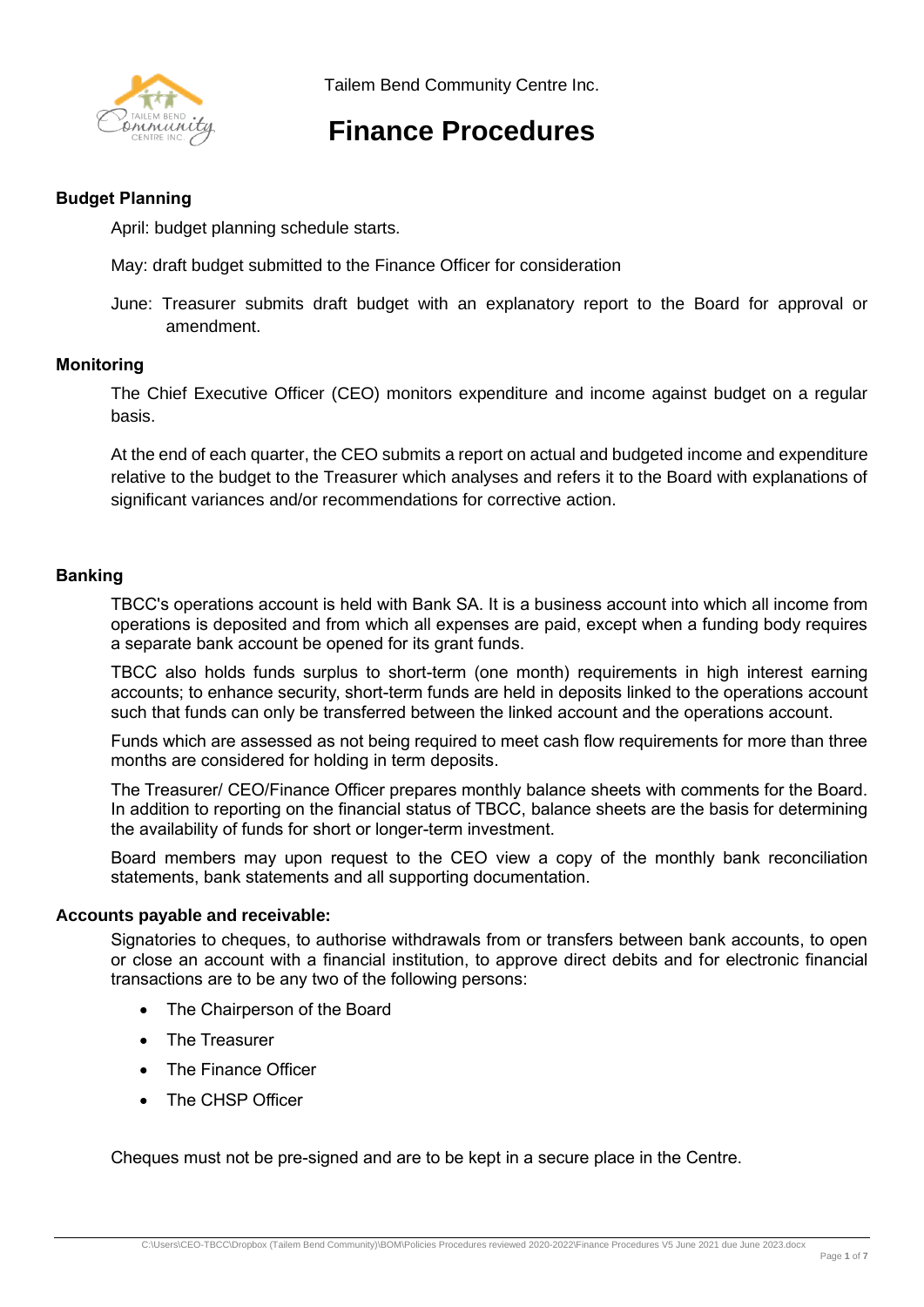#### **Payments:**

At a time determined by the Finance Officer, payments are made on receipt of an invoice or other document to verify that the transaction is valid and, where feasible, that the goods or services have been received.

#### **Monies received:**

Monies received at reception must be receipted and placed in the secured money box to be banked on at least a weekly basis. However, if it concerns a payment for a third-party organisation such as Music Hall fundraiser, the payment is to be receipted and held in secure cabinet for money received and handed over to that third party organisation at the mutually agreed date.

#### **Purchases:**

A purchase order is not required but may be issued at the discretion of the CEO or Finance Officer. For authority levels for purchases refer the delegation's policy

#### **Investment -** refer Investment policy & procedure

#### **Asset management –** *Asset register, fixed assets and depreciation*

The CEO is responsible for maintaining the Asset Register and for applying depreciation. Registered assets are depreciated at the rate as determined by the Finance Officer in consultation with the Auditor.

Depreciation is shown as an expense in the accounts, calculated at the end of each year.

The asset register contains a description of the asset, original cost (plus cost of bringing item into service, where applicable), serial number and depreciated value.

Asset replacement expenditure is approved in the annual budget. There is no provision made for financing asset replacement (e.g., by matching funds available for asset replacement to the balance in the account "*Furniture and Equipment: accumulated depreciation")*.

Any fixed physical asset with a purchase price of over \$1,000 is regarded as a capital expenditure and recorded on the asset register. Although capital expenditure is recorded in the accounts as an asset and does not form part of the expenditure budget, proposals for known upcoming capital expenditure are to accompany each budget for Board approval.

When an asset is sold, transferred, scrapped or otherwise disposed of, the Assets Register is updated to include the date of disposal, the disposal value and the method of disposal.

Donations or gifts of assets and assets acquired with grant money with an assessed market value of over \$1,000 are recorded as assets in the Balance Sheet and depreciated together with other assets (Dr: Assets; Cr: accumulated depreciation).

**Risk Management/Insurance -** refer to risk management and insurance policies & procedures

#### **Accounting System**

The CEO and/or the Finance Officer are responsible for maintaining the chart of accounts and the accounting system. The Chart of accounts is in accordance with the Australian Charities and Not- forprofits Commission (ACNC) National Standard Chart of Accounts (NSCOA).

TBCC uses the Reckon accounting software package.

Accounting is on a cash basis. (The time required to maintain accurate accrual accounting is not justified by the benefit to Board members and others interested in the financial status of TBCC)

All programs are expected to be self-funding, i.e., to charge fees, receive grants or sponsorship or otherwise raise funds to cover costs (not necessarily on an annual basis) subject to negotiation with the CEO.

Accounts are backed up at the end of each day the accounts are amended automatically with a system back-up. The back-up saved in a cloud server managed by Murray Computers.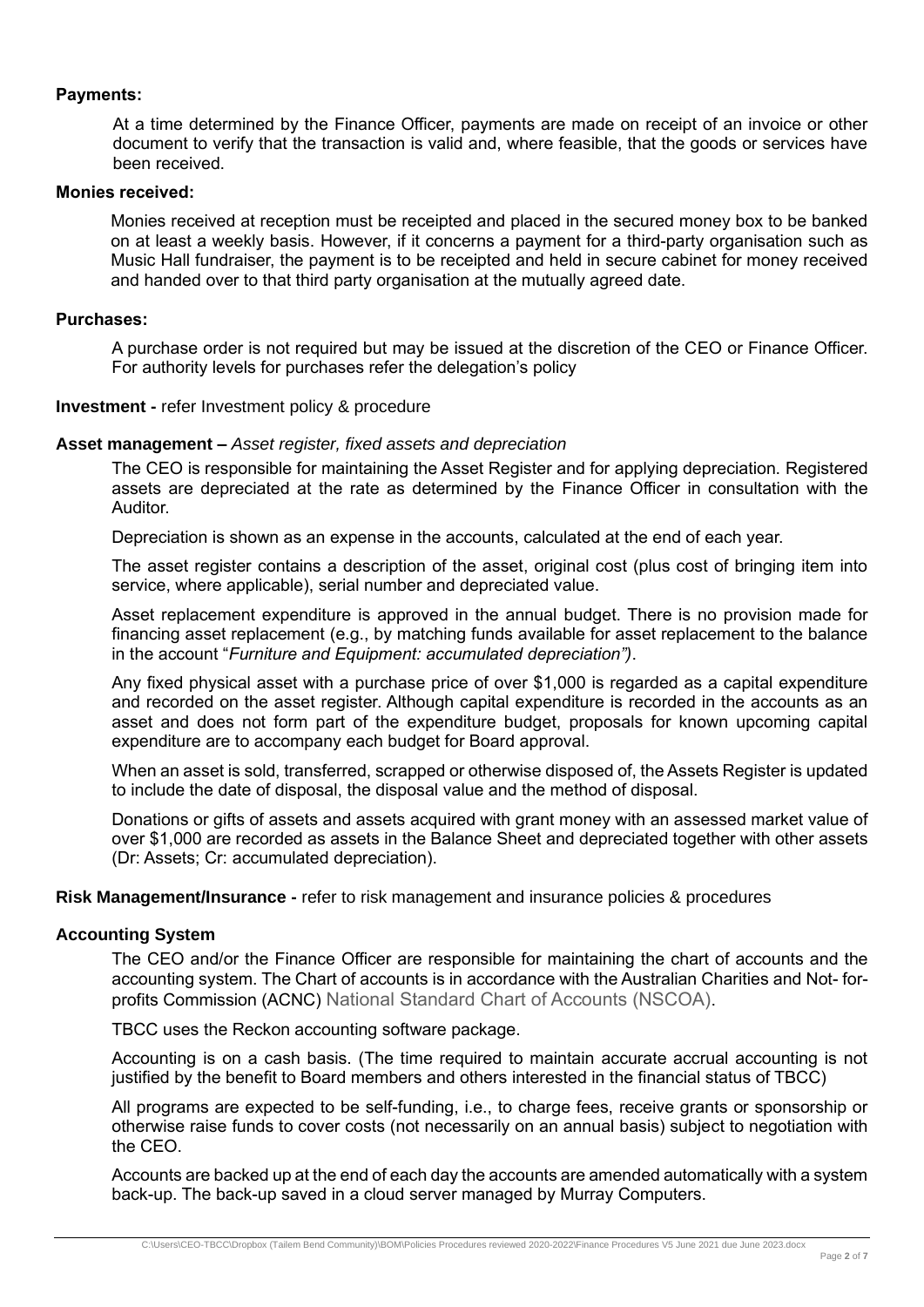## **Payroll System**

The Finance Officer is responsible for maintaining the payroll system and pay records.

• Employees are engaged on the basis of a Letter of Engagement under the terms of a TBCC Enterprise Agreement.

## **Employee Records**

- Records of employees' wages, hours of work, leave entitlements and leave taken, are kept by the Finance Officer, who is responsible for ensuring all recording requirements are met.
- Pay slips include information on the status of all leave, superannuation and other contributions made for the current pay period and year-to-date.
- Confidential employee records and contracts are kept in a locked filing cabinet in the Board office.
- Time books are completed on a weekly basis. Staff members submit signed time book for the period preceding each pay.
- Employee records are kept for 5 years.

## **Goods and Services Tax**

- TBCC has an ABN (13 750 980 152) and is registered for GST.
- Accounts are to meet ATO requirements and regulations.
- GST is not charged on course fees.
- Input tax credits are not claimed for any costs associated with fund-raising and TBCC does therefore not include GST on any income arising from such activities.
- Business Activity Statements are submitted monthly by the due date.
- The CEO is to ensure that the Treasurer and Finance Officer are kept informed of changes to Taxation legislation which applies to not-for-profit organisations.

## **Financial Controls - Audit**

- Accounts are audited by a qualified independent accountant with membership of Certified Practising Accountants Australia or the Institute of Chartered Accountants of Australia.
- The aim of the auditor is to be able to state that he/she believes the accounts give a fair and reasonable presentation of TBCC's financial status.
- TBCC's accounts are audited on a financial year basis. Accounts are in order for the audit, reconciled and balanced with back-up data (Work Cover calculations, cheque butts, receipts, time sheets, banking records, bank statements etc.) and available to enable an audit to take place by at least end-August, in time for the auditor to provide a report to the AGM held in September.

## **Courses**

- Course Fees and Concessions
	- o Fees for courses and hire charges for Centre facilities are set to achieve an annual break-even level.
	- $\circ$  Course expenses recovered from students or funding bodies include tutor costs, venue hire and material costs.
	- $\circ$  Course fees are to be paid in advance in full or per session or term-by-term basis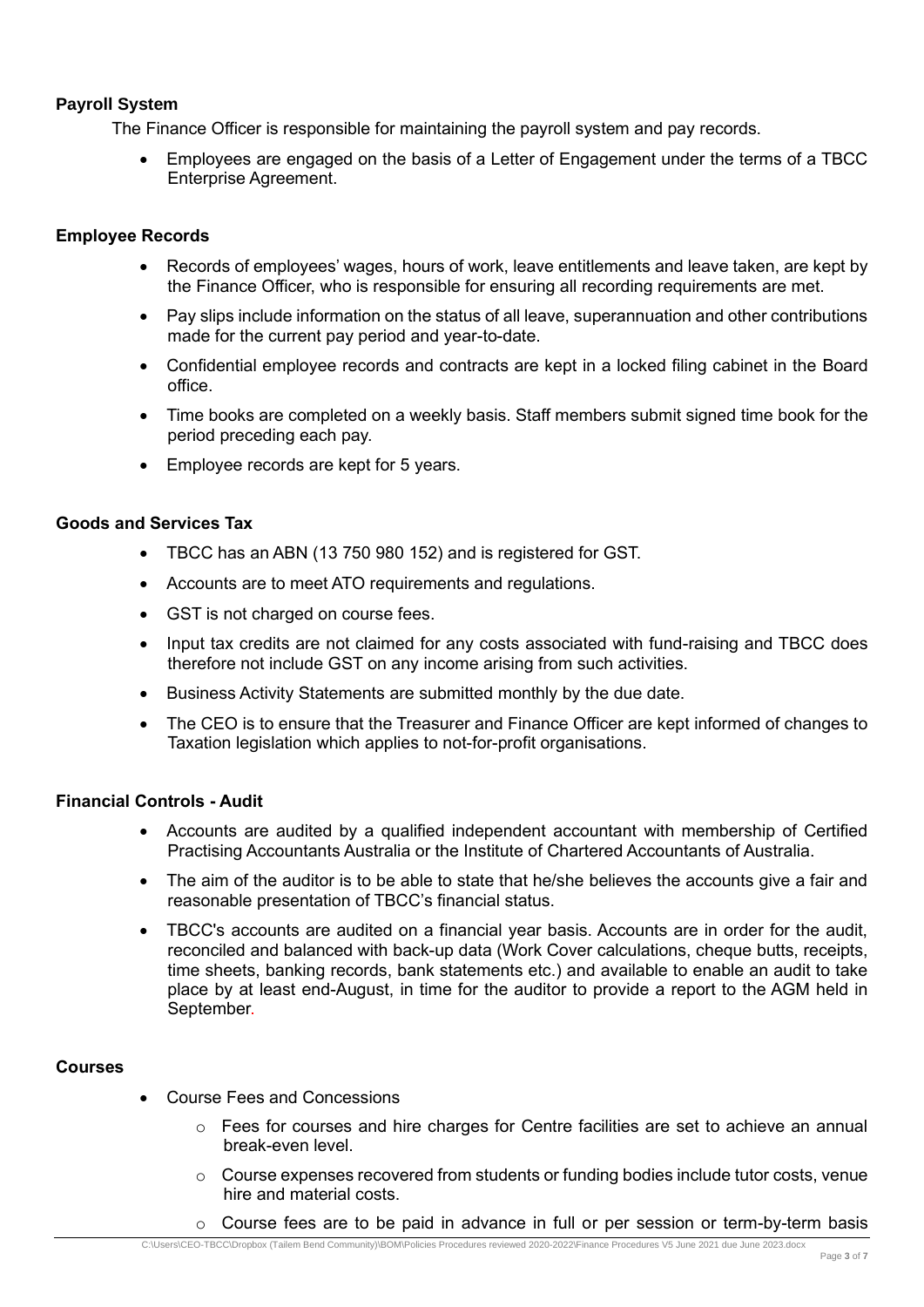unless the course sheet stipulates a deposit is required before course commencement, with the date for full payment specified.

- o The deposit is not refundable unless the class has been cancelled by TBCC or the student has experienced circumstances outside their control which prevent them attending.
- $\circ$  Where refunds are permitted, they may be subject to an administration fee.
- o Once classes begin, refunds will not be made.
- $\circ$  This policy must be advised to all applicants for courses and be included in course registration forms.
- Low Class Numbers
	- $\circ$  In general, classes should be cancelled if two days before the start of the class there are less than the minimum number of enrolments – to avoid running courses at a loss. Courses subsidised by grant funding must operate on their stipulated minimum numbers where applicable. The CEO can use discretion to allow other classes to proceed, even if on the surface they appear to be operating on a less than financially viable basis. Factors to be taken into account include:
		- Prospect of re-negotiating the tutor/rental fee component.
		- Subsidy available for course
		- Support for a new but prospectively valuable program (i.e., requiring 'seed' funding)
		- A firm belief that this activity/workshop is responding to a genuine need and is of substantial benefit to the participants, even if few.

## **Concessions/Discounts**

- The CEO is authorised to negotiate concessions for individuals or community organisations whose circumstances are such that they cannot:
	- $\circ$  participate in a TBCC program or activity without a concession (e.g., residents holding a Health Care Card) or
	- $\circ$  conduct a program of benefit to the community without a concession (e.g., for room hire or other charge for a program meeting a known need)

## **Contracting /Purchases**

- Services & Asset Purchases [Refer to Delegations of Authority for guidance]:
	- o Any conflict of interest must be declared during the decision-making process.
	- $\circ$  When contracting for services, the qualifications/experience/certification or registration of the contractor are to be evidenced and a cover note for their public liability insurance policy and Workcover registration certificate (where applicable) are attached to the contract. For dangerous work, the contractor is to provide a safety plan for carrying out the work involved.
	- $\circ$  A minimum of 2 written quotes to be obtained for purchases valued at over \$5,000.
	- o A written contract or agreement must be in place for service contracts over \$10,000.
	- o A risk assessment is performed prior to purchase of items over \$10,000.
	- o For contracts over \$10,000, if the contractor is not known to TBCC, references are to be sought, or examples of recent comparable work are to be examined.
- Purchases other than the above-mentioned can be made without seeking competitive quotes. Where a preferred supplier exists, staff are directed to use that supplier unless they are able to obtain better value for money from an alternative supplier. Exceptions are made for: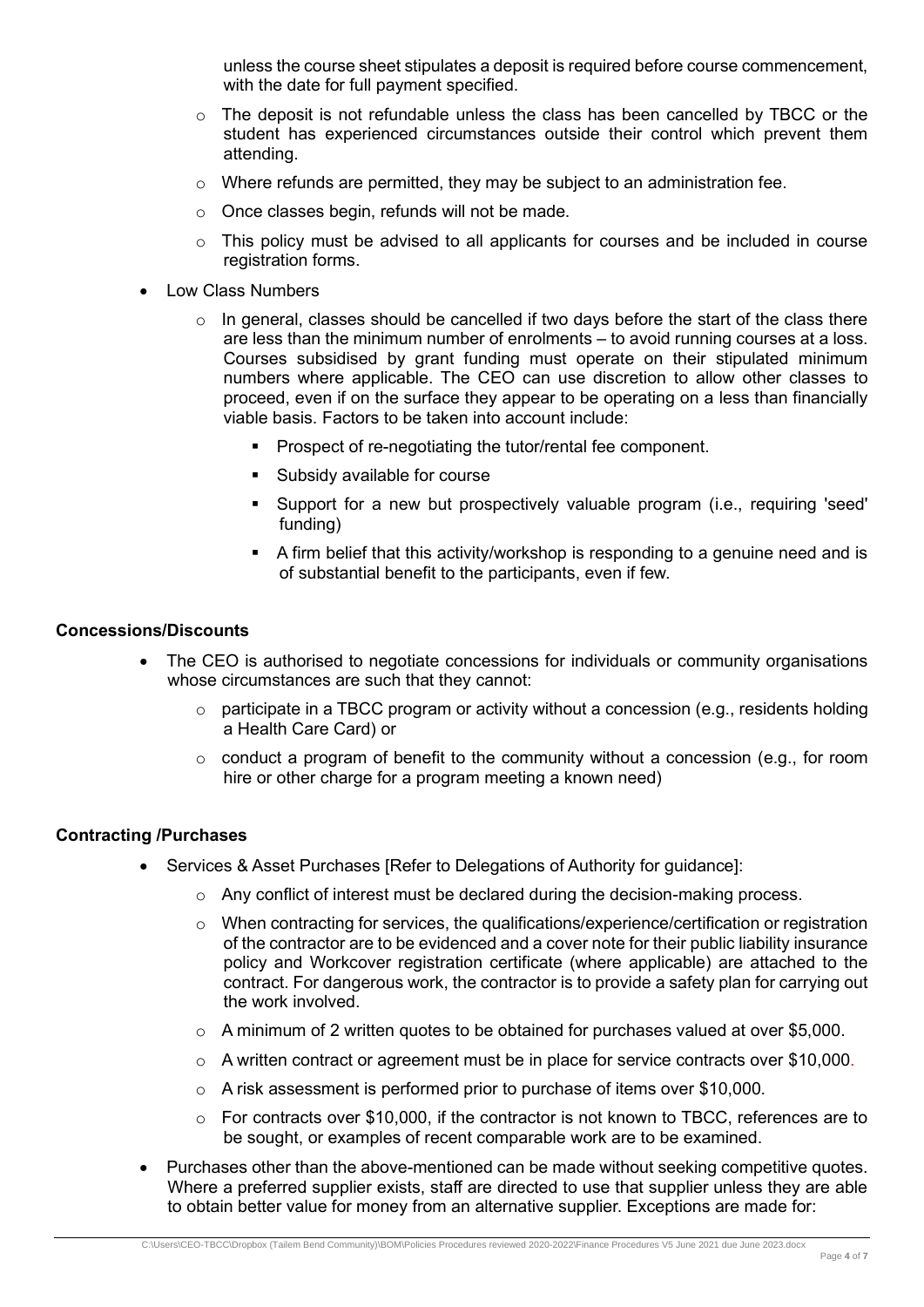- $\circ$  purchases of the same brand of chemical product as used previously to obviate the need to acquire Material Safety Data Sheets (MSDS) or alternative products and change MSDS registers (refer to the MSDS Register for the preferred brand for individual sites, when making a purchase)
- o Consideration of environmental issues relating to products.
- Service Agreements (with Funding Bodies)
	- o All Service Agreements/Funding Contracts are signed by the Chairperson or delegated authority.
	- o Any queries regarding ability to meet requirements of a Service Agreement must be addressed prior to signing.
	- $\circ$  Every effort is to be made to meet all requirements of a Service Agreement and any shortfall is to be reported to the Board, if possible, before the final report is submitted to the funding body.
- Personnel (e.g., contractors who provide services on behalf of TBCC directly to the TBCC program or service users)
	- o The principles of TBCC Recruitment, Selection and Induction Procedures and Screening Procedures (contained in HR Risk Assessment Procedures) are to be followed when engaging contractors to work with program or service users.
	- o Records for each contract will be maintained. The file will contain a record of the contract, record of contract reviews, any associated risk assessment notes and decisions, copies of professional registrations and insurance. Induction will reinforce the contractor relationship with TBCC and be documented on the Contractor Induction Checklist.
	- o All insurance (Workcover, Professional Indemnity and Public Liability) and ATO requirements are to be met by the contractor.
	- $\circ$  A written agreement/contract (or at least a Letter of Engagement specifying the contractual arrangement) is to be in place for all engagements of contractors – specifying duration and terms of engagement, remuneration, position and any objectives specific to the contracted position.
	- o TBCC will review the contract annually, to include review of performance and updated evidence of insurance etc.

## **Grants**

- All funding applications greater than \$50,000 or which involve employment are to be approved by the Board and documented in Board minutes.
- Proposals to the Board that a grant application be lodged are to include a completed Project Proposal and budget (refer template).
- TBCC's financial contributions to complement grant funding are to be clearly identified in the Project Proposal budget.
- Grant expenditure is to be carefully monitored by the relevant staff person (and project officer responsible for the project, where applicable) in addition to the CEO; expenditure is to be monitored by item category where the funds are assigned specifically for certain categories of expenditure in the budget.
- Reports required by funding bodies are to be provided to the CEO (or delegate) at least 10 working days before the report is due to be submitted.
- Special efforts are to be made to acknowledge funding bodies in publicity about the funded project – and the funding body is to be advised of the publicity (e.g., copies of articles). The directions of funding body regarding the use of logos etc. must be observed.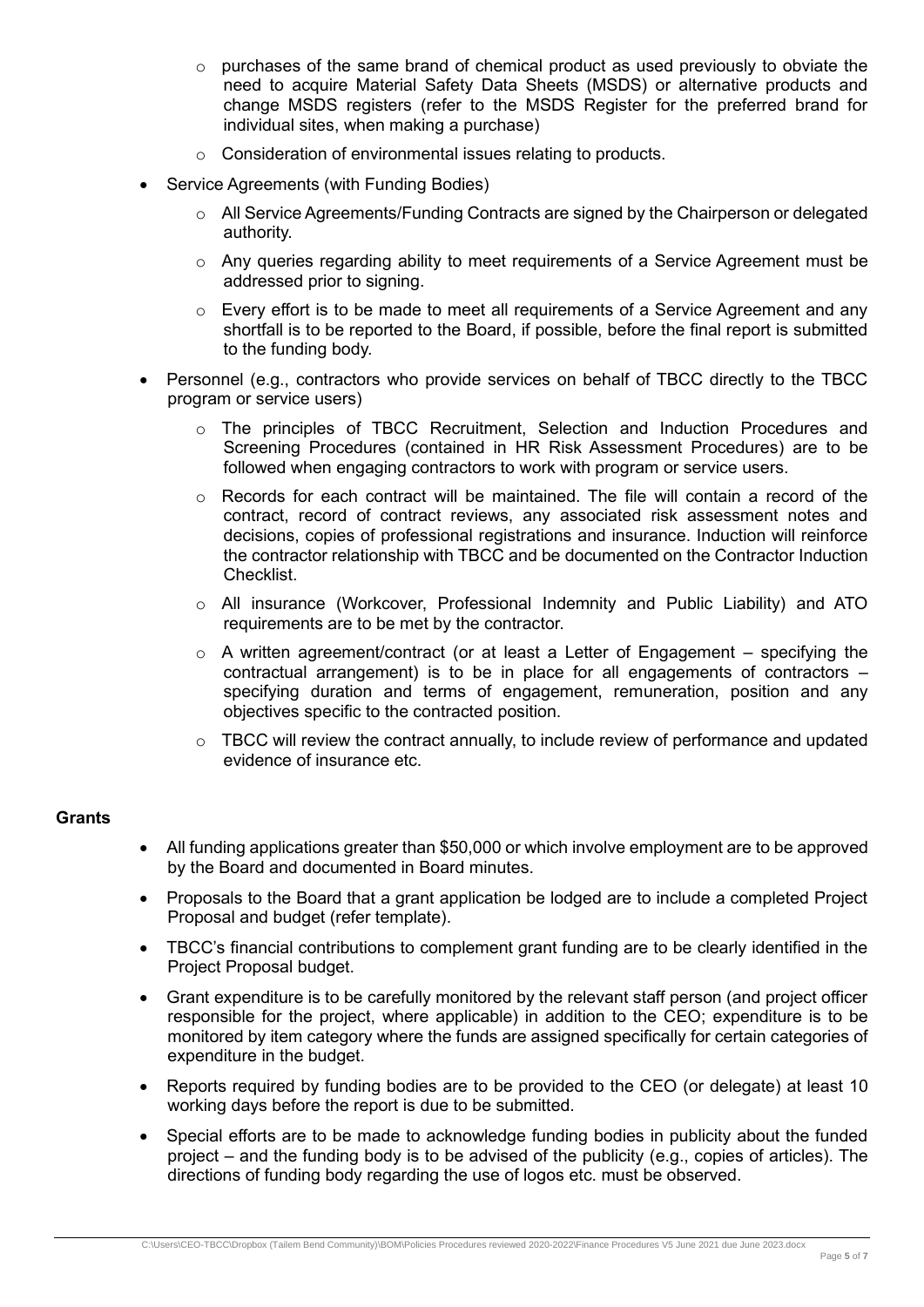## **Donations**

Donations of items with an estimated value of over \$200 are recorded in Reckon recording the intent of donor and value of the donation. If a donated item valued at over \$1,000, the donated item is entered in the asset register (see asset management above).

#### **Financial Reporting** – to comprise:

| <b>Monthly</b>                      |                               |  |  |
|-------------------------------------|-------------------------------|--|--|
| <b>Balance Sheet</b>                | All Board members             |  |  |
| <b>Bank Reconciliation</b>          | Treasurer/CEO/Finance Officer |  |  |
| Transaction report                  | Available to project officers |  |  |
| <b>BAS Statements</b>               | Treasurer/CEO/Finance Officer |  |  |
| Income & Expenditure v Budget (YTD) | All Board members             |  |  |

## **Annually**

| <b>Audited Financial Statements</b> | Annual report, all funding bodies and                     |        |     |         |             |
|-------------------------------------|-----------------------------------------------------------|--------|-----|---------|-------------|
|                                     | <b>Consumer and Business Services</b>                     |        |     |         |             |
| <b>CBS</b>                          | Section 35 Statements (Associations<br>Incorporation Act) |        |     |         |             |
|                                     |                                                           |        |     |         |             |
| <b>CBS</b>                          | <b>Collection for Charitable Purposes</b>                 |        |     |         |             |
|                                     | Licence                                                   | Report | and | Renewal | Application |

Australian Charities and Not for Profit Commission (ACNC) Annual Report

Originals of all finance reports are filed with the relevant meeting minutes.

## **Access to Information**

- Accounts are kept up to date in the electronic accounting package (Reckon) to ensure that accurate figures can be obtained upon request.
- Reckon access is only available to the Treasurer, CEO and Finance Officer.
- Business banking access is only available to the Treasurer, CEO, Finance Officer and CHSP Officer.
- Passwords are kept in place for Reckon with security levels established to prevent unauthorised entries or alterations.
- Board members have access to all financial records upon request to the CEO.